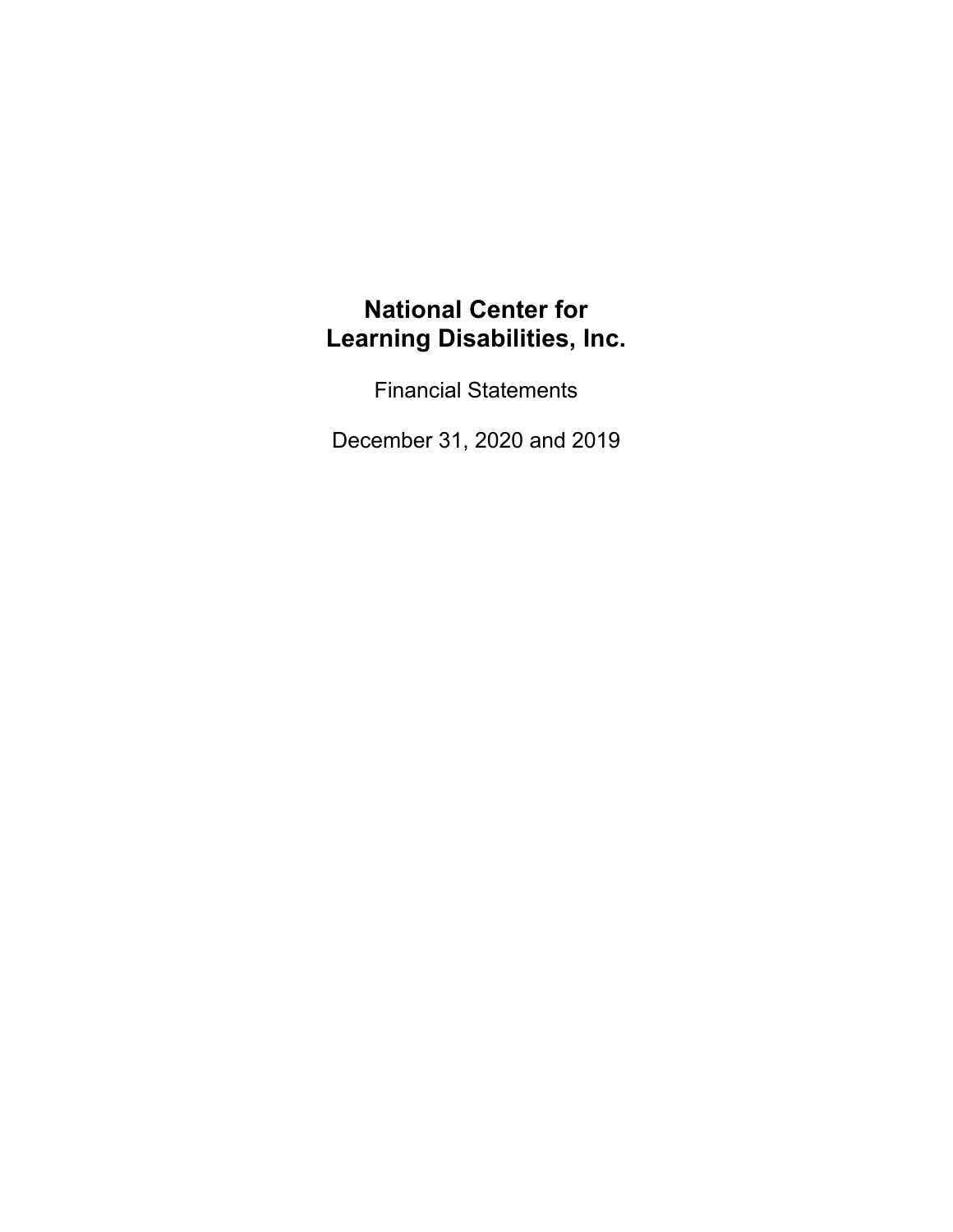

## **Independent Auditors' Report**

**Board of Directors National Center for Learning Disabilities, Inc.**

We have audited the accompanying financial statements of National Center for Learning Disabilities, Inc. ("NCLD"), which comprise the statements of financial position as of December 31, 2020 and 2019, and the related statements of activities, functional expenses and cash flows for the years then ended, and the related notes to the financial statements.

#### *Management's Responsibility for the Financial Statements*

Management is responsible for the preparation and fair presentation of these financial statements in accordance with accounting principles generally accepted in the United States of America; this includes the design, implementation, and maintenance of internal control relevant to the preparation and fair presentation of financial statements that are free from material misstatement, whether due to fraud or error.

#### *Auditors' Responsibility*

Our responsibility is to express an opinion on these financial statements based on our audits. We conducted our audits in accordance with auditing standards generally accepted in the United States of America. Those standards require that we plan and perform the audit to obtain reasonable assurance about whether the financial statements are free from material misstatement.

An audit involves performing procedures to obtain audit evidence about the amounts and disclosures in the financial statements. The procedures selected depend on the auditors' judgment, including the assessment of the risks of material misstatement of the financial statements, whether due to fraud or error. In making those risk assessments, the auditor considers internal control relevant to the entity's preparation and fair presentation of the financial statements in order to design audit procedures that are appropriate in the circumstances, but not for the purpose of expressing an opinion on the effectiveness of the entity's internal control. Accordingly, we express no such opinion. An audit also includes evaluating the appropriateness of accounting policies used and the reasonableness of significant accounting estimates made by management, as well as evaluating the overall presentation of the financial statements.

We believe that the audit evidence we have obtained is sufficient and appropriate to provide a basis for our audit opinion.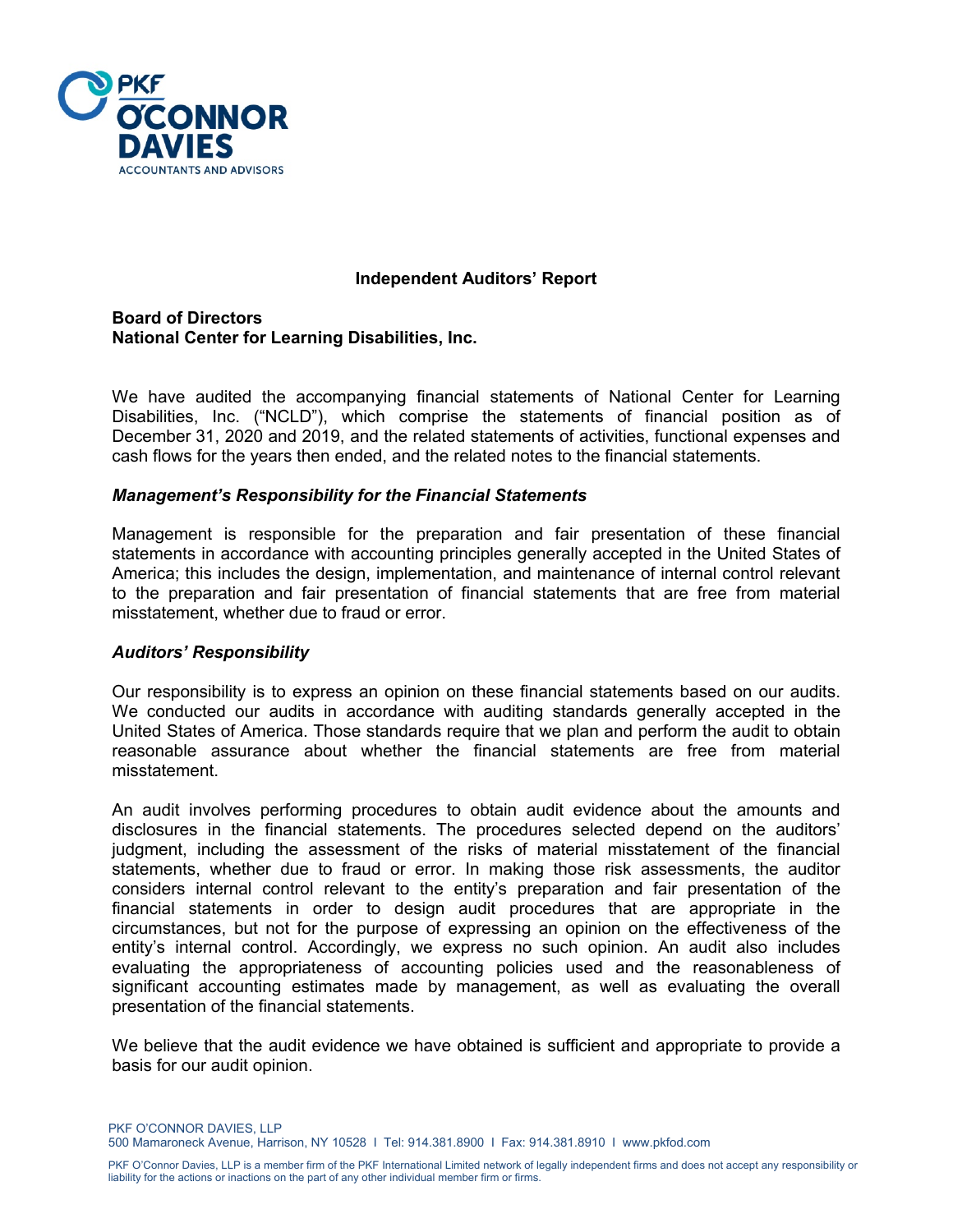#### **Board of Directors National Center for Learning Disabilities, Inc.** Page 2

## *Opinion*

In our opinion, the financial statements referred to above present fairly, in all material respects, the financial position of National Center for Learning Disabilities, Inc. as of December 31, 2020 and 2019, and the changes in its net assets and its cash flows for the years then ended in accordance with accounting principles generally accepted in the United States of America.

PKF O'Connor Davies, LLP

June 28, 2021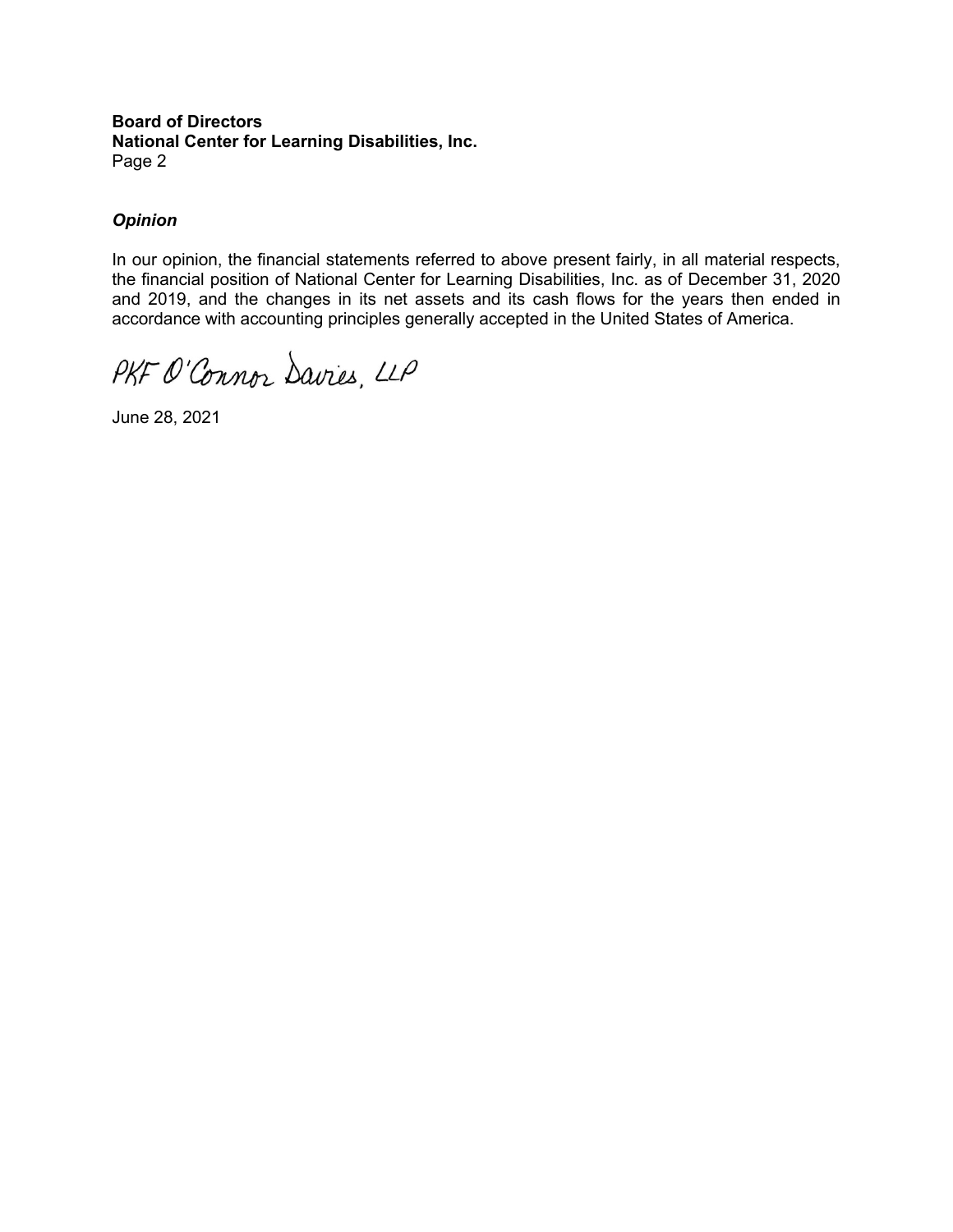Statements of Financial Position

|                                                  | December 31      |                 |  |
|--------------------------------------------------|------------------|-----------------|--|
|                                                  | 2020             | 2019            |  |
| <b>ASSETS</b>                                    |                  |                 |  |
| Cash                                             | \$<br>7,039,260  | \$<br>4,702,234 |  |
| Contributions receivable, net                    | 3,292,230        | 2,284,597       |  |
| Prepaid expenses and other assets                | 64,714           | 46,881          |  |
| Security deposits                                | 3,500            | 11,566          |  |
| Property and equipment, net                      | 101,826          | 129,218         |  |
| <b>Total Assets</b>                              | 10,501,530<br>\$ | 7,174,496<br>\$ |  |
| <b>LIABILITIES AND NET ASSETS</b><br>Liabilities |                  |                 |  |
| Accounts payable and accrued expenses            | \$<br>218,724    | \$<br>74,878    |  |
| <b>Accrued vacation</b>                          | 38,612           | 38,612          |  |
| <b>Total Liabilities</b>                         | 257,336          | 113,490         |  |
| <b>Net Assets</b>                                |                  |                 |  |
| Without donor restrictions                       | 6,638,915        | 3,337,088       |  |
| With donor restrictions                          | 3,605,279        | 3,723,918       |  |
| <b>Total Net Assets</b>                          | 10,244,194       | 7,061,006       |  |
| <b>Total Liabilities and Net Assets</b>          | 10,501,530<br>S  | 7,174,496<br>\$ |  |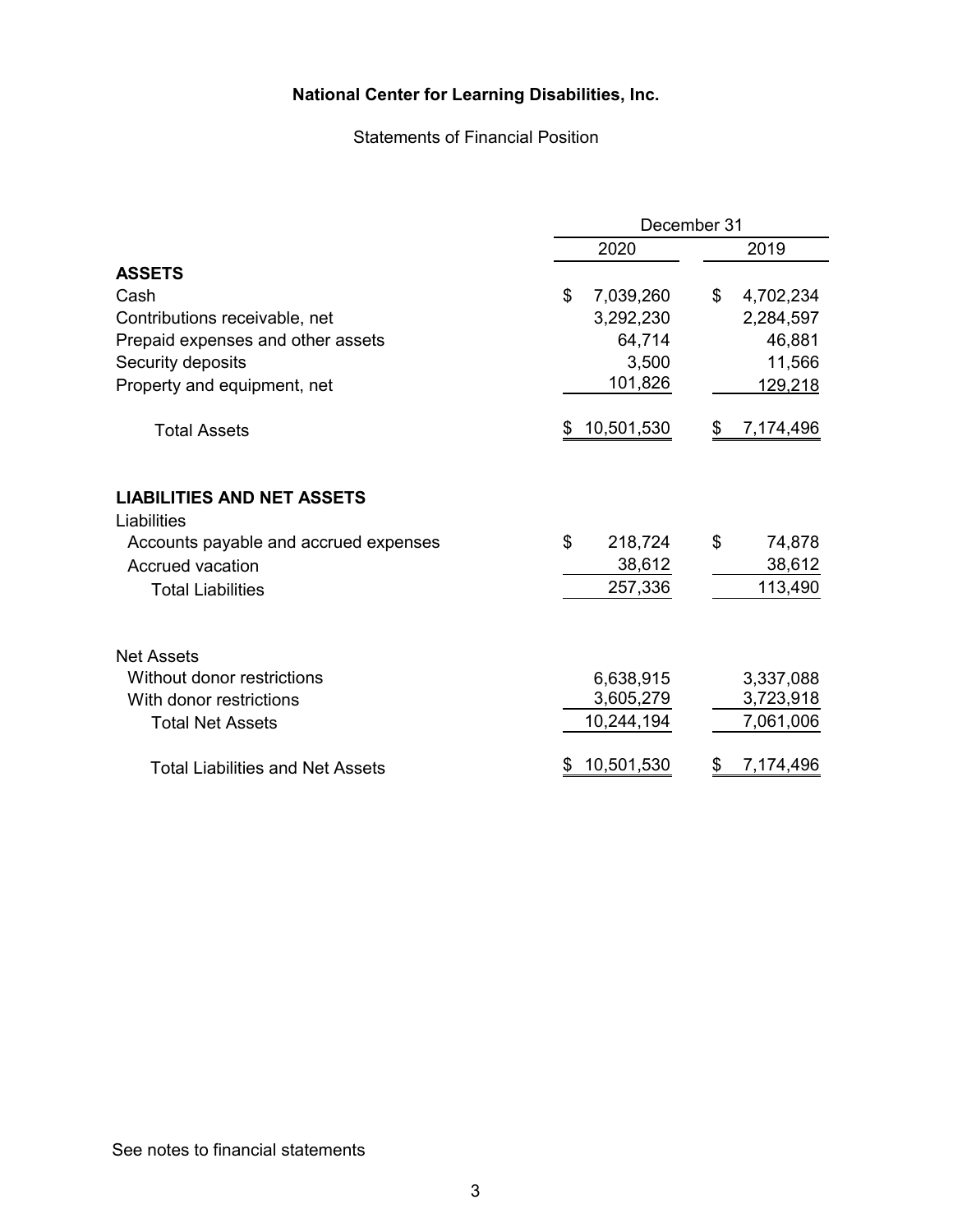#### **National Center for Learning Disabilities, Inc. National Center for Learning Disabilities, Inc.**

Statements of Activities

|                                             | Year Ended           |                     |               |                      |                   |                 |
|---------------------------------------------|----------------------|---------------------|---------------|----------------------|-------------------|-----------------|
|                                             | December 31, 2020    |                     |               |                      | December 31, 2019 |                 |
|                                             | <b>Without Donor</b> | <b>With Donor</b>   |               | <b>Without Donor</b> | <b>With Donor</b> |                 |
|                                             | Restrictions         | <b>Restrictions</b> | Total         | <b>Restrictions</b>  | Restrictions      | Total           |
| <b>REVENUE, GAINS AND OTHER SUPPORT</b>     |                      |                     |               |                      |                   |                 |
| Revenue from annual fund-raising event      | \$<br>624,493        | \$                  | \$<br>624,493 | \$<br>779,918        | \$                | 779,918<br>\$   |
| Direct costs of donor benefit               | (147, 383)           |                     | (147, 383)    | (68, 585)            |                   | (68, 585)       |
| Net Revenue from Fund-Raising Event         | 477,110              |                     | 477,110       | 711,333              |                   | 711,333         |
| Contributions                               | 299,391              | 4,795,239           | 5,094,630     | 332,104              | 2,079,430         | 2,411,534       |
| Payroll Protection Program loan forgiveness | 181,822              |                     | 181,822       |                      |                   |                 |
| In-kind contributions                       | 14,780               |                     | 14,780        | 9,000                |                   | 9,000           |
| Investment return                           | 17,511               |                     | 17,511        | 38,276               |                   | 38,276          |
| Other income                                | 2,081                |                     | 2,081         | 22,067               |                   | 22,067          |
| Net assets released from restrictions       | 4,913,878            | (4,913,878)         |               | 3,778,517            | (3,778,517)       |                 |
| Total Revenue, Gains and Other Support      | 5,906,573            | (118, 639)          | 5,787,934     | 4,891,297            | (1,699,087)       | 3,192,210       |
| <b>EXPENSES</b>                             |                      |                     |               |                      |                   |                 |
| <b>Program Services</b>                     |                      |                     |               |                      |                   |                 |
| Public policy and advocacy                  | 1,132,662            |                     | 1,132,662     | 1,164,591            |                   | 1,164,591       |
| Young adult initiatives                     | 417,388              |                     | 417,388       | 251,312              |                   | 251,312         |
| LD resources and research                   | 65,310               |                     | 65,310        | 83,157               |                   | 83,157          |
| Innovation                                  | 274,704              |                     | 274,704       | 600,911              |                   | 600,911         |
| Mobilization                                |                      |                     |               | 226,475              |                   | 226,475         |
| <b>Total Program Services</b>               | 1,890,064            |                     | 1,890,064     | 2,326,446            |                   | 2,326,446       |
| <b>Support Services</b>                     |                      |                     |               |                      |                   |                 |
| Fund-raising and development                | 180,206              |                     | 180,206       | 131,243              |                   | 131,243         |
| Management and general                      | 534,476              |                     | 534,476       | 443,731              |                   | 443,731         |
| <b>Total Support Services</b>               | 714,682              |                     | 714,682       | 574,974              |                   | 574,974         |
| <b>Total Expenses</b>                       | 2,604,746            |                     | 2,604,746     | 2,901,420            |                   | 2,901,420       |
| Change in Net Assets                        | 3,301,827            | (118, 639)          | 3,183,188     | 1,989,877            | (1,699,087)       | 290,790         |
| <b>NET ASSETS</b>                           |                      |                     |               |                      |                   |                 |
| Beginning of year                           | 3,337,088            | 3,723,918           | 7,061,006     | 1,347,211            | 5,423,005         | 6,770,216       |
| End of year                                 | 6,638,915            | 3,605,279<br>\$     | \$10,244,194  | 3,337,088<br>\$      | 3,723,918<br>\$   | 7,061,006<br>S. |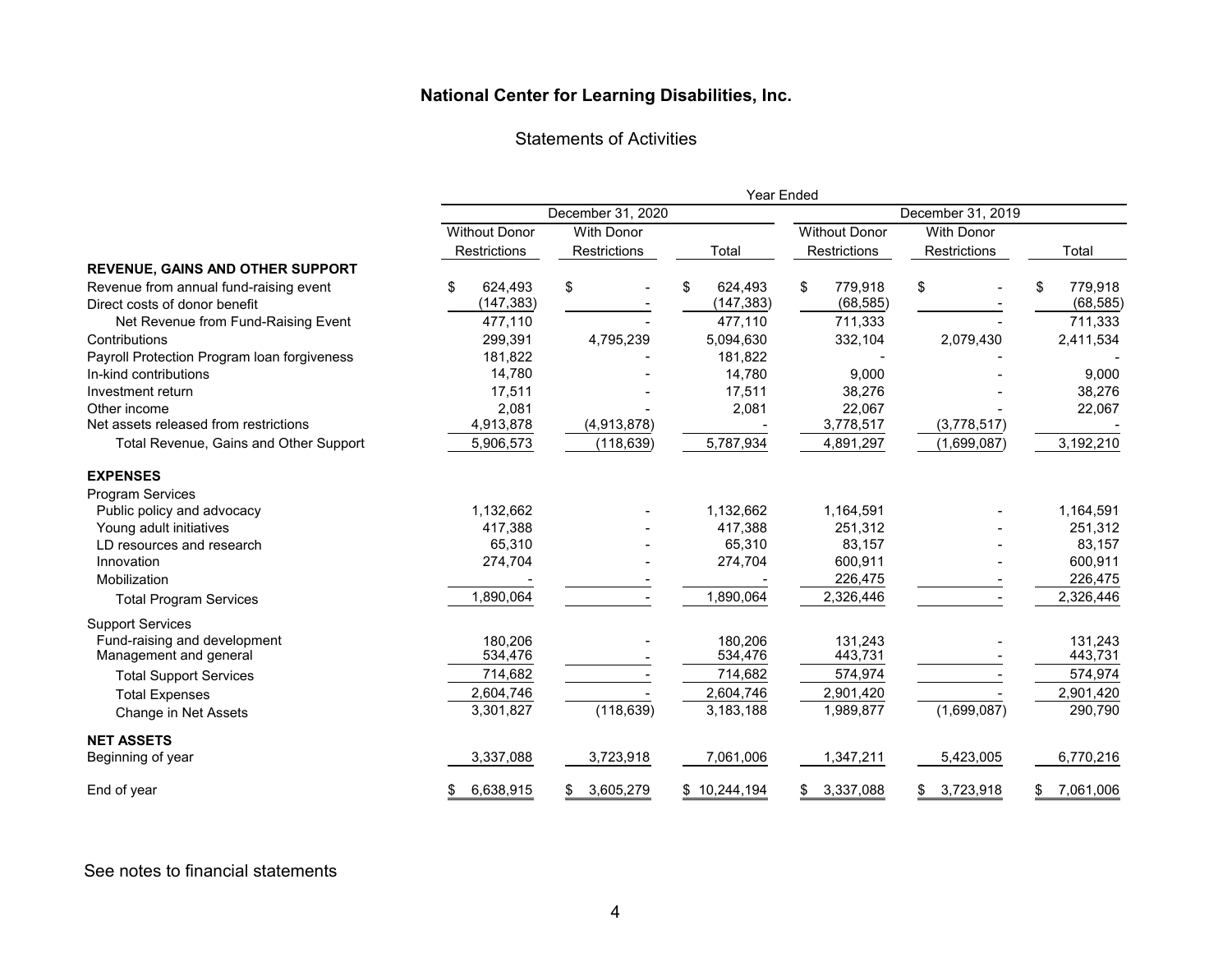Statement of Functional Expenses Year Ended December 31, 2020

|                                     | <b>Program Services</b> |               |                     | <b>Support Services</b> |               |               |                 |
|-------------------------------------|-------------------------|---------------|---------------------|-------------------------|---------------|---------------|-----------------|
|                                     |                         | Young         |                     |                         | Fund-raising  |               |                 |
|                                     | <b>Public Policy</b>    | Adult         | <b>LD Resources</b> |                         | and           | Management    |                 |
|                                     | and Advocacy            | Initiatives   | and Research        | Innovation              | Development   | and General   | Total           |
| Payroll                             | \$<br>509,513           | \$<br>114,574 | \$<br>45,307        | 153,298<br>\$           | \$<br>37,500  | 193,488<br>\$ | 1,053,680<br>\$ |
| Employee benefits                   | 64,377                  | 12,349        | 4,506               | 19,167                  | 3,552         | 20,833        | 124,784         |
| Payroll taxes                       | 40,187                  | 9,547         | 3,160               | 12,720                  | 2,564         | 15,012        | 83,190          |
| Program and evaluation              | 81,119                  | 42,040        | 314                 |                         | 167,384       | 10,608        | 301,465         |
| Rent                                | 22,043                  | 4,840         | 1,398               | 6,220                   | 1,174         | 5,641         | 41,316          |
| Website costs, equipment            |                         |               |                     |                         |               |               |                 |
| rental and repairs                  | 26,709                  | 13,026        | 1,690               | 7,520                   | 3,669         | 4,930         | 57,544          |
| Depreciation and amortization       | 25,446                  | 5,587         | 1,614               | 7,180                   | 1,355         | 6,510         | 47,692          |
| Travel                              | 12,319                  | 6,817         | 1,532               | 1,385                   |               | 1,915         | 23,968          |
| Professional fees                   | 275,877                 | 175,402       | 461                 | 61,528                  | 84,887        | 219,606       | 817,761         |
| Video                               |                         | 17,004        |                     |                         | 21,705        |               | 38,709          |
| <b>Recruitment fees</b>             |                         |               |                     |                         |               | 4,572         | 4,572           |
| Telephone and internet              | 1,947                   | 428           | 520                 | 549                     | 104           | 2,472         | 6,020           |
| Dues and subscriptions              | 51,341                  | 6,978         | 4,027               | 2,340                   | 3,062         | 1,944         | 69,692          |
| Meetings and conferences            | 11,553                  | 6,203         | 10                  | 44                      | 8             | 1,215         | 19,033          |
| Direct mail                         | 780                     | 518           | 79                  | 86                      | 16            | 276           | 1,755           |
| Printing and publication            |                         |               |                     |                         | 106           |               | 106             |
| Insurance                           | 9,451                   | 2,075         | 599                 | 2,667                   | 503           | 2,420         | 17,715          |
| Office supplies and expenses        |                         |               | 93                  |                         |               | 8,403         | 8,496           |
| Bank and payroll fees               |                         |               |                     |                         |               | 34,631        | 34,631          |
|                                     | 1,132,662               | 417,388       | 65,310              | 274,704                 | 327,589       | 534,476       | 2,752,129       |
| Less direct costs of donor benefits |                         |               |                     |                         | (147, 383)    |               | (147, 383)      |
|                                     | 1,132,662<br>\$         | 417,388       | 65,310<br>S         | 274,704<br>\$           | 180,206<br>\$ | 534,476<br>\$ | \$2,604,746     |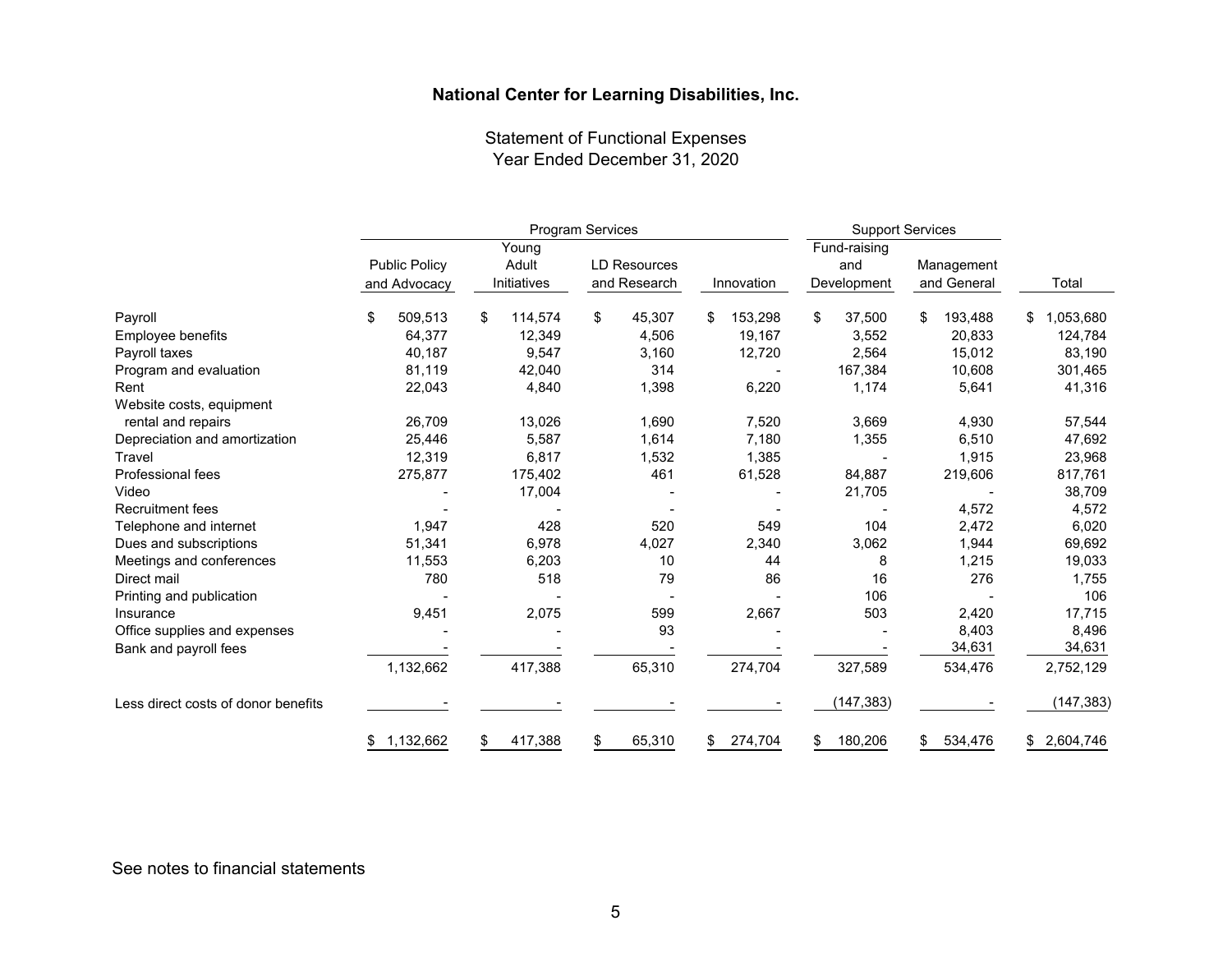Statement of Functional Expenses Year Ended December 31, 2019

|                                     | Program Services                     |                               |                                     | <b>Support Services</b> |               |                                    |                           |               |
|-------------------------------------|--------------------------------------|-------------------------------|-------------------------------------|-------------------------|---------------|------------------------------------|---------------------------|---------------|
|                                     | <b>Public Policy</b><br>and Advocacy | Young<br>Adult<br>Initiatives | <b>LD Resources</b><br>and Research | Innovation              | Mobilization  | Fund-raising<br>and<br>Development | Management<br>and General | Total         |
| Payroll                             | \$<br>352,108                        | \$<br>76,089                  | \$                                  | 321,760<br>\$           | 103,895<br>\$ | \$<br>830                          | 36,827<br>\$              | 891,509<br>\$ |
| Employee benefits                   | 65,117                               | 13,751                        |                                     | 58,419                  | 18,820        |                                    | 23,696                    | 179,803       |
| Payroll taxes                       | 30,416                               | 6,438                         |                                     | 29,439                  | 10,537        |                                    | 7,194                     | 84,024        |
| Program and evaluation              | 1,500                                |                               | 55,327                              | 1,304                   | 2,530         | 71,777                             |                           | 132,438       |
| Rent                                | 30,429                               | 6,511                         | 191                                 | 27,617                  | 8,469         |                                    | 5,677                     | 78,894        |
| Website costs, equipment            |                                      |                               |                                     |                         |               |                                    |                           |               |
| rental and repairs                  | 11,014                               | 4,586                         | 9,389                               | 10,496                  | 3,065         |                                    | 16,882                    | 55,432        |
| Depreciation and amortization       | 2,443                                | 716                           |                                     | 3,037                   | 931           |                                    | 624                       | 7,751         |
| Travel                              | 14,598                               | 29,642                        | 12,056                              | 19,498                  | 26,700        | 7,365                              | 15,346                    | 125,205       |
| Professional fees                   | 596,089                              | 73,846                        |                                     | 92,715                  | 38,108        | 101,899                            | 254,434                   | 1,157,091     |
| Video                               |                                      | 1,060                         |                                     | 20,219                  |               | 1,500                              |                           | 22,779        |
| <b>Recruitment fees</b>             |                                      |                               |                                     |                         |               |                                    | 3,986                     | 3,986         |
| Telephone and internet              | 2,894                                | 619                           |                                     | 2,626                   | 805           |                                    | 1,643                     | 8,587         |
| Dues and subscriptions              | 24,037                               | 471                           | 4,558                               | 2,312                   | 2,831         | 672                                | 3,139                     | 38,020        |
| Meetings and conferences            | 25,106                               | 35,693                        | 497                                 | 4,593                   | 4,373         | 67                                 | 1,944                     | 72,273        |
| Direct mail                         | 159                                  | 40                            | 236                                 | 127                     | 105           | 15,463                             | 413                       | 16,543        |
| Printing and publication            | 190                                  |                               | 499                                 |                         | 2,610         | 216                                |                           | 3,515         |
| Insurance                           | 7,585                                | 1,623                         |                                     | 6,749                   | 2,111         |                                    | 1,415                     | 19,483        |
| Office supplies and expenses        | 906                                  | 227                           | 404                                 |                         | 585           | 39                                 | 30,024                    | 32,185        |
| Bank and payroll fees               |                                      |                               |                                     |                         |               |                                    | 40,487                    | 40,487        |
|                                     | 1,164,591                            | 251,312                       | 83,157                              | 600,911                 | 226,475       | 199,828                            | 443,731                   | 2,970,005     |
| Less direct costs of donor benefits |                                      |                               |                                     |                         |               | (68, 585)                          |                           | (68, 585)     |
|                                     | 1,164,591<br>\$                      | 251,312<br>S                  | 83,157<br>\$                        | 600,911<br>\$           | 226,475<br>\$ | 131,243<br>\$                      | 443,731<br>\$             | \$2,901,420   |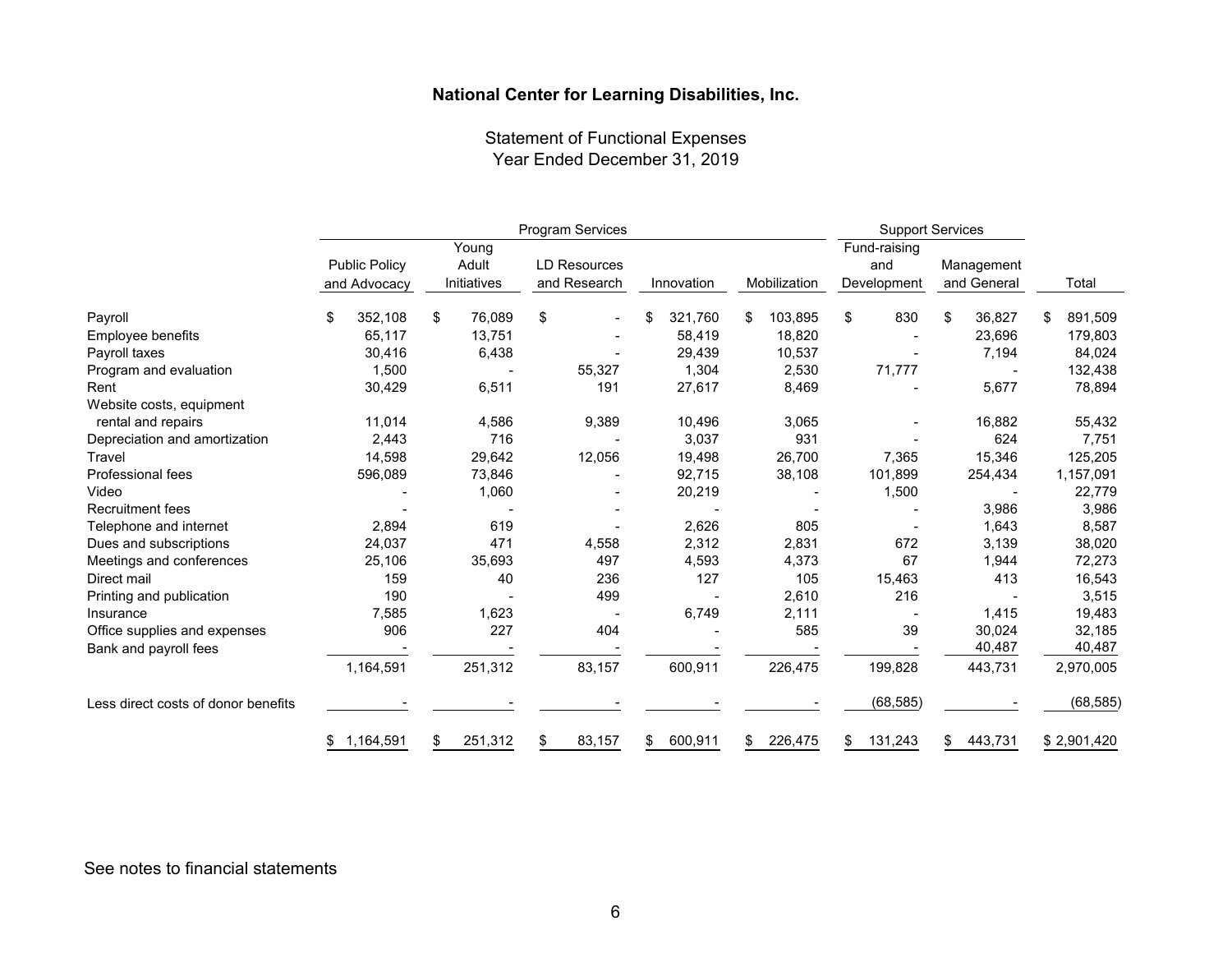# Statements of Cash Flows

|                                               | <b>Year Ended</b> |                 |  |  |
|-----------------------------------------------|-------------------|-----------------|--|--|
|                                               | December 31       |                 |  |  |
|                                               | 2020              | 2019            |  |  |
| <b>CASH FLOWS FROM OPERATING ACTIVITIES</b>   |                   |                 |  |  |
| Change in net assets                          | \$<br>3,183,188   | \$<br>290,790   |  |  |
| Adjustments to reconcile change in net assets |                   |                 |  |  |
| to net cash from operating activities         |                   |                 |  |  |
| Depreciation and amortization                 | 47,692            | 7,751           |  |  |
| Discount on pledges                           | (6, 240)          |                 |  |  |
| Changes in assets and liabilities             |                   |                 |  |  |
| Contributions receivable                      | (1,001,393)       | 481,363         |  |  |
| Prepaid expenses and other assets             | (17, 833)         | (22, 014)       |  |  |
| Security deposits                             | 8,066             | 900             |  |  |
| Accounts payable and accrued expenses         | 143,846           | (560, 674)      |  |  |
| <b>Accrued vacation</b>                       |                   | (51,097)        |  |  |
| Net Cash from Operating Activities            | 2,357,326         | 147,019         |  |  |
| <b>CASH FLOWS FROM INVESTING ACTIVITIES</b>   |                   |                 |  |  |
| Purchase of property and equipment            | (20, 300)         | (131,895)       |  |  |
| Net Increase in Cash                          | 2,337,026         | 15,124          |  |  |
| <b>CASH</b>                                   |                   |                 |  |  |
| Beginning of year                             | 4,702,234         | 4,687,110       |  |  |
| End of year                                   | 7,039,260<br>\$   | 4,702,234<br>\$ |  |  |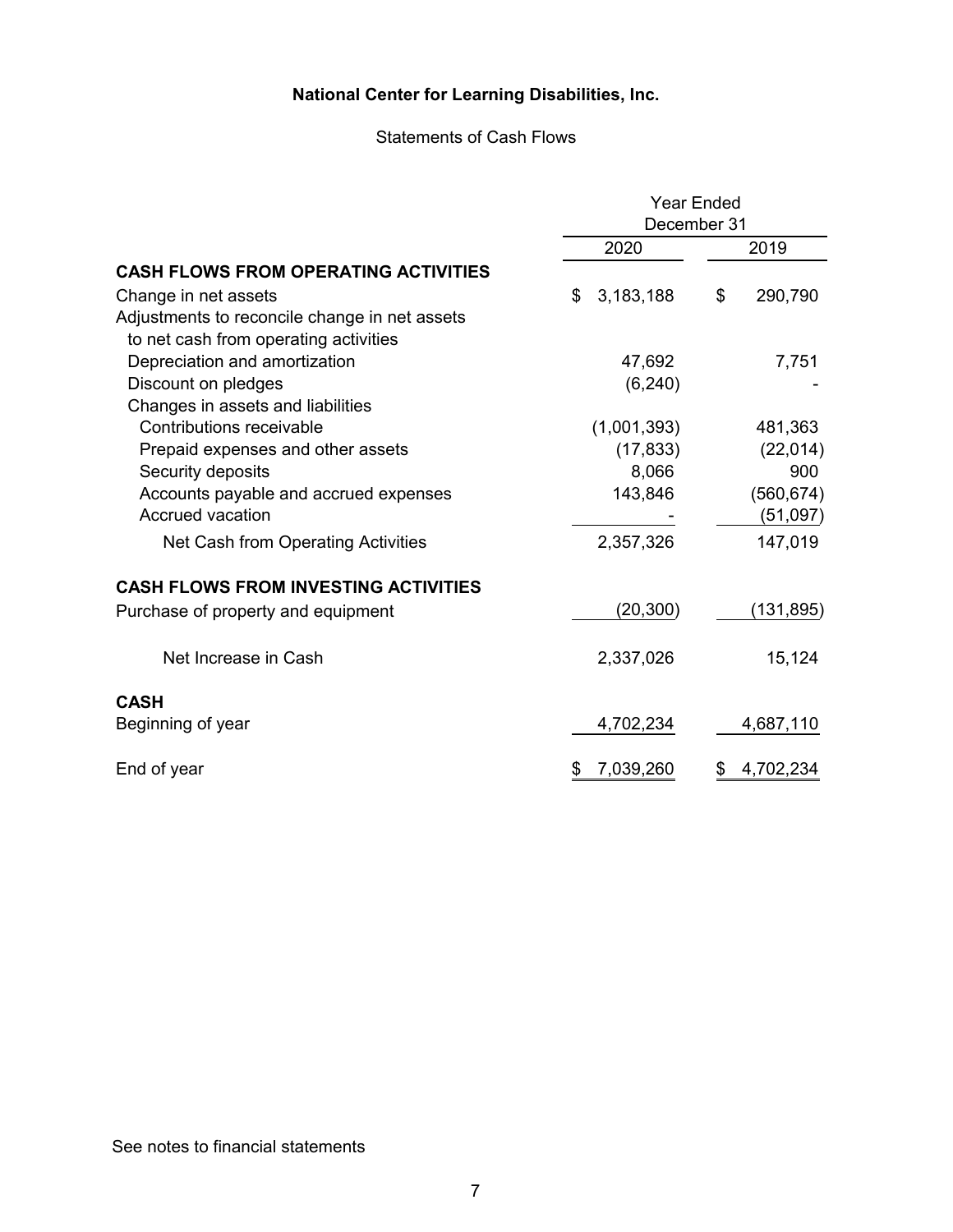Notes to Financial Statements December 31, 2020 and 2019

## **1. Organization and Tax Status**

National Center for Learning Disabilities, Inc. ("NCLD") is a publicly supported not-forprofit organization headquartered in Washington, D.C. NCLD was founded in 1977 and previously maintained its headquarters in New York City. The mission of NCLD is to improve the lives of the one in five children and adults nationwide with learning and attention issues – by empowering parents, transforming schools, and advocating for equal rights and opportunities. NCLD works to create a society in which every individual possesses the academic, social, and emotional skills needed to succeed in school, at work, and in life.

## *Public Policy and Advocacy*

NCLD advocates for equal rights and opportunities for individuals with learning and attention issues by educating policymakers, agencies, members of Congress, and others at the local and national level. NCLD works to ensure that the voices of individuals with learning and attention issues are heard by those at all levels of government, and that their civil rights are protected.

#### *Young Adult Initiatives*

NCLD enables young adults with learning and attention issues to become strong and confident self-advocates. Through an online community, a Young Adult Leadership Council, and a hallmark scholarship awards program, NCLD is helping to develop resources and support that empower these young adults to thrive in post-secondary education, the workplace, and beyond.

#### *LD Resources and Research*

NCLD facilitates a 25 member Professional Advisory Board (PAB) comprised of leading educators, psychologists, researchers, physicians, and advocates. The PAB helps guide NCLD policy, research, and innovation work, and advises the NCLD team and the Board of Directors on educational needs, program opportunities, policy development, and strategic planning.

#### *Innovation*

NCLD publishes groundbreaking reports and resources to help educators, policymakers, parents, and students enhance their understanding of learning and attention issues and education policy. The goal for this research is to improve practices that support all learners. These reports and studies provide essential information and resources to the community of individuals with learning and attention issues and those who serve them. Examples include *Personalized Learning: Meeting the Needs of Students with Disabilities; Student Voices: A Study of Young Adults with Learning and Attention Issues*; *The State of Learning Disabilities - 3 rd Edition and Significant Disproportionality in Special Education, Inclusive Technology in a 21st Century Learning System, Why Now? Why Us? Inclusive 21st Century Learning and Forward Together: Helping Educators Unlock the Power of Students who Learn Differently.*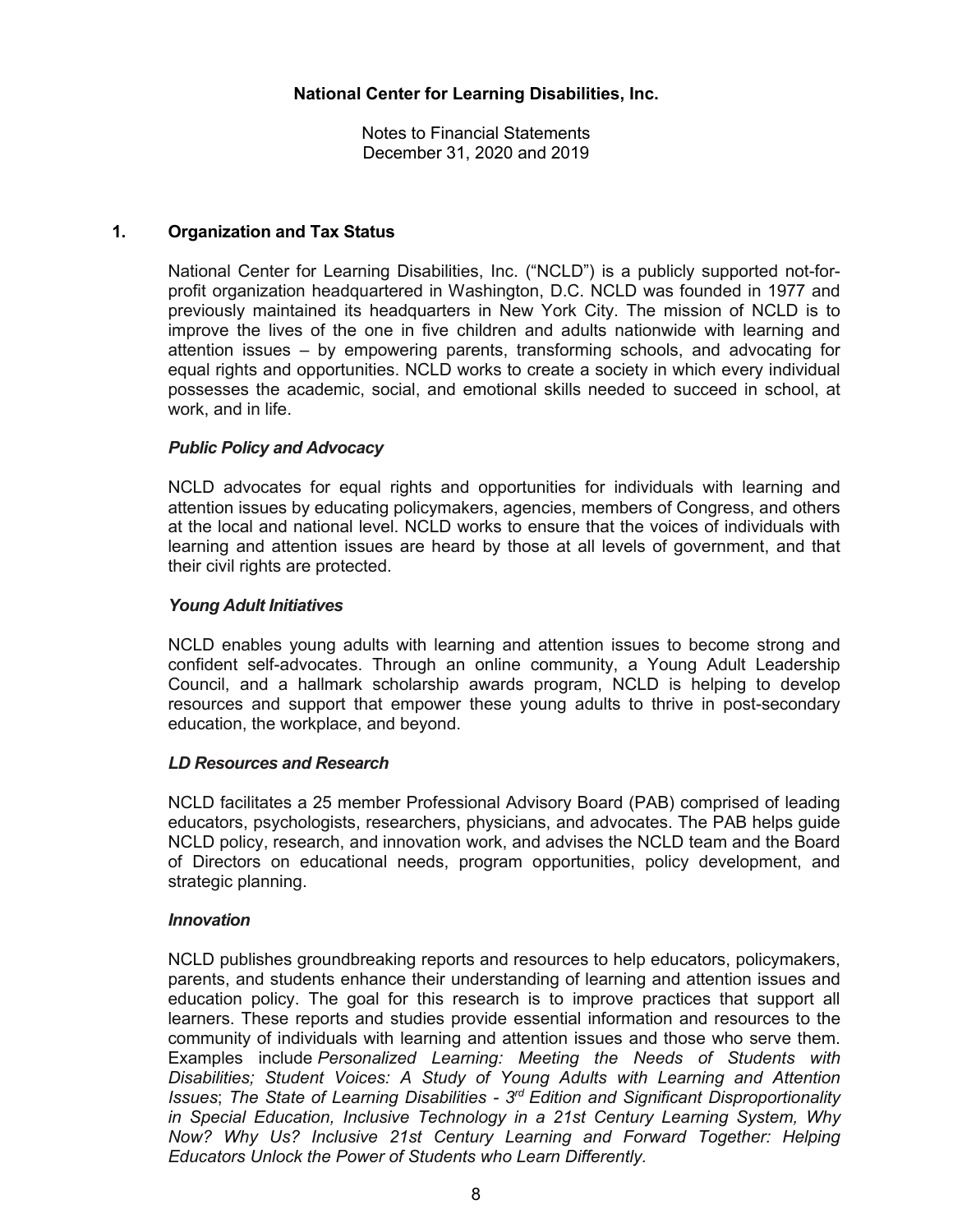## **1. Organization and Tax Status** *(continued)*

## *Mobilization*

In 2019, the NCLD public policy team worked to mobilize parents around state plans to implement the federal education law and ESSA. NCLD educates parents and equips them with a comprehensive advocacy toolkit to effect change in their state. In Iowa, Colorado, and Georgia, parent advocates hosted local gatherings, forums, and meetings with local leaders to ensure that states were held accountable for providing a quality education to all students. In 2020, NCLD revamped its mobilization program to increase its effectiveness and impact by merging it into the Policy and Advocacy program. NCLD continued its direct work with parents, by forming state based-councils in 3 states, Georgia, Pennsylvania, and Texas. These councils worked to influence and inform NCLD's policy agenda and worked to host advocate academies for parents in each of these states.

## *Tax Status*

NCLD is a nonprofit publicly supported organization as defined under Section 509(a)(1) of the Internal Revenue Code (the "Code") and, as such, is exempt from federal income taxes under Section 501(c)(3) of the Code. Accordingly, no provision for federal income taxes has been made in the accompanying financial statements. NCLD is subject to taxes on unrelated business income, if any.

## **2. Summary of Significant Accounting Policies**

## *Basis of Presentation*

The accompanying financial statements have been prepared on the accrual basis of accounting in accordance with accounting principles generally accepted in the United States of America ("U.S. GAAP").

#### *Use of Estimates*

The preparation of financial statements requires management to make estimates and assumptions that affect the reported amounts of assets and liabilities and disclosure of contingent assets and liabilities at the date of the financial statements and the reported amounts of revenue and expenses during the reporting period. Accordingly, actual results could differ from those estimates.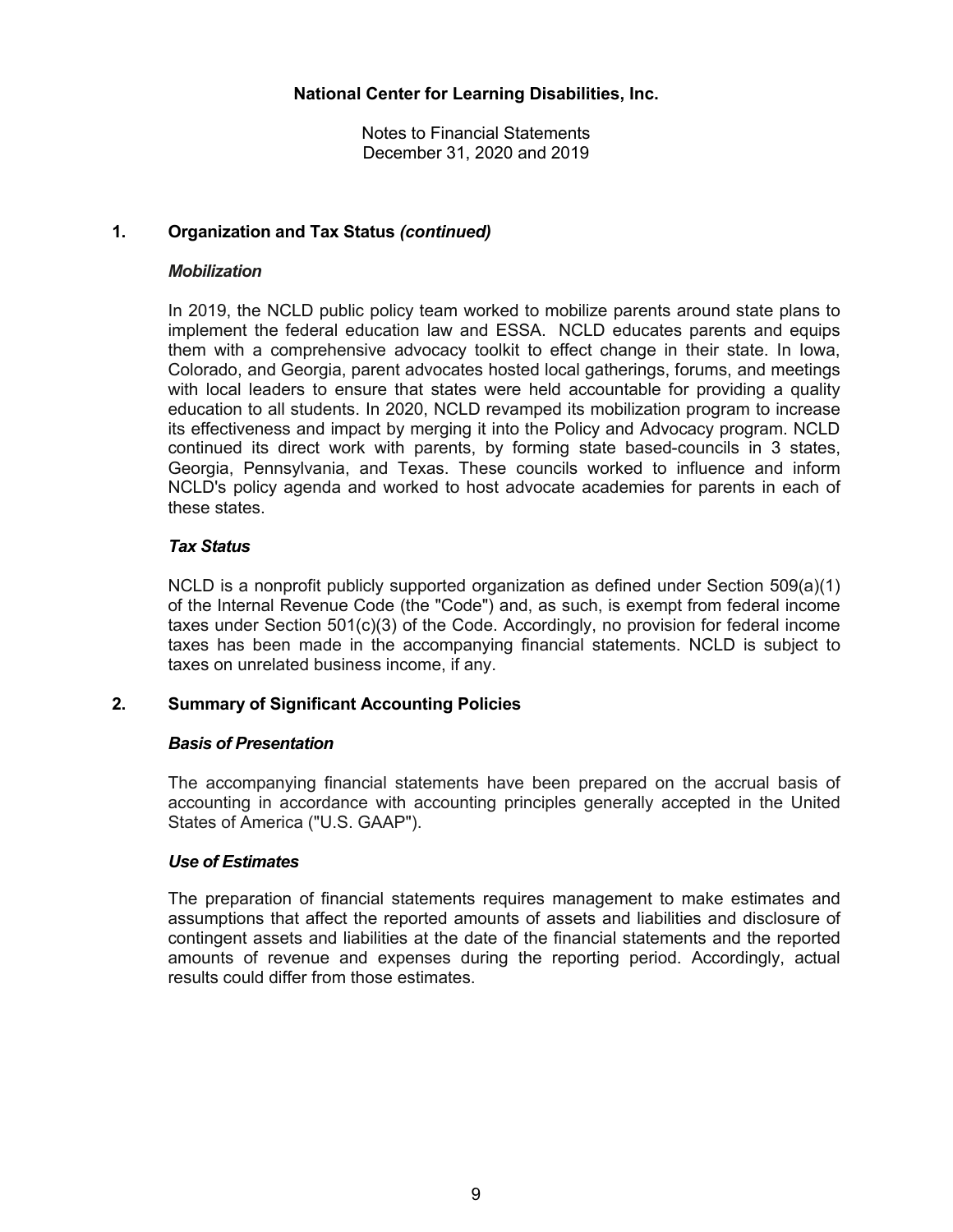## **2. Summary of Significant Accounting Policies** *(continued)*

#### *Net Asset Presentation*

Net assets and revenues, expenses, gains and losses are classified based on the existence or absence of donor-imposed restrictions. Accordingly, net assets and changes therein are classified and reported as follows:

Net assets without donor restrictions represent resources that are not subject to donorimposed restrictions.

Net assets with donor restrictions represent net assets subject to donor-imposed restrictions that expire by the passage of time or by actions of NCLD. When a donor's time-restriction expires or a purpose-restriction is accomplished, net assets with donor restrictions are reclassified as net assets without donor restrictions and reported in the accompanying statements of activities as "net assets released from restrictions."

#### *Concentration of Credit Risk*

NCLD's financial instruments that are potentially exposed to concentrations of credit risk consist primarily of contributions receivable, which are expected to be collected in the normal course of business, and cash. NCLD maintains cash balances in certain financial institutions which, at times, may exceed the Federal Deposit Insurance Corporation coverage and subjects NCLD to a concentration risk. NCLD manages this risk by placing its cash in high-quality financial institutions. NCLD monitors this risk on a regular basis and has not experienced any losses in such accounts and does not believe it is exposed to any significant credit risk associated with such accounts.

#### *Contributions Receivable*

Unconditional promises to give that are expected to be collected within one year are reported at net realizable value. Unconditional promises to give that are expected to be collected in future years are recorded at their present value using a risk adjusted rate. Conditional promises to give are not included as support until conditions are substantially met. The allowance for doubtful accounts is based upon management's assessment of historical and expected net collections and in consideration of business and economic conditions.

#### *Property and Equipment*

Property and equipment are carried at cost and are depreciated using the straight-line method over the following estimated useful lives of the assets:

|                               | Years  |
|-------------------------------|--------|
|                               |        |
| <b>Furniture and fixtures</b> | 3 to 7 |
| Computer equipment            | 3 to 5 |
| Website development           | 3 to 5 |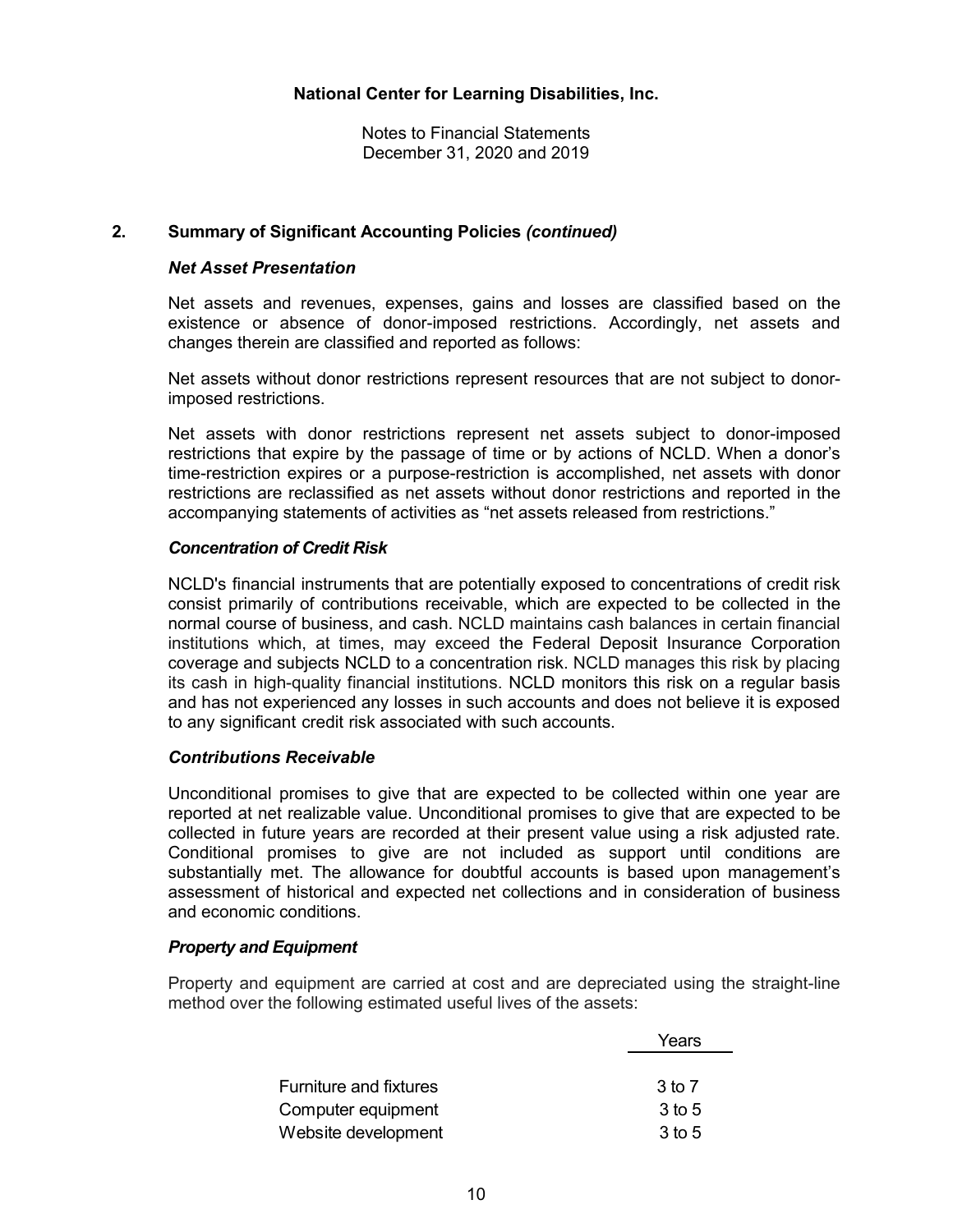## **2. Summary of Significant Accounting Policies** *(continued)*

## *Revenue Recognition*

Revenue from contributions is recorded upon receipt of cash or unconditional pledges. Revenue from fund-raising events is recorded after the event takes place, and fee for service revenue is recorded after the services are provided. Amounts are considered to be available for general use unless specifically restricted by donors.

Amounts received that are designated for future periods or restricted by donors for specific purposes are reported as support with donor restrictions. When a restriction expires (that is, when a stipulated time restriction ends or purpose restriction is accomplished), net assets with donor restrictions are reclassified to net assets without donor restrictions and reported in the statements of activities as net assets released from restrictions.

NCLD recognizes contributions of services if they (a) create or enhance nonfinancial assets or (b) require specialized skills, are provided by individuals possessing those skills, and would typically need to be purchased if not provided by donation. Contributed services that do not meet the above criteria are not recognized.

## *Promotional Costs*

NCLD incurs costs to understand NCLD's target audiences and to reach and serve them effectively. These costs are expensed as incurred and are included in program and evaluation expenses in the statements of functional expenses and amounted to approximately \$82,800 and \$5,500 for the years ended December 31, 2020 and 2019, respectively.

#### *Functional Allocation of Expenses*

NCLD allocates its expenses on a functional basis among its various programs and support services. Expenses that can be identified with a specific program or support service are allocated directly according to their natural expenditure classification; these expenses include program and evaluation, and professional fees. Costs that are common to several functions are allocated among the program and supporting services based on time and effort records, square footage, and estimates made by NCLD's management; these include payroll, employee benefits, payroll taxes, rent and dues and subscriptions.

#### *Accounting for Uncertainty in Income Taxes*

NCLD recognizes the effect of income tax positions only if those positions are more likely than not of being sustained. Management has determined that NCLD had no uncertain tax positions that would require financial statement recognition or disclosure. NCLD is no longer subject to examination by the applicable taxing jurisdictions for periods prior to 2017.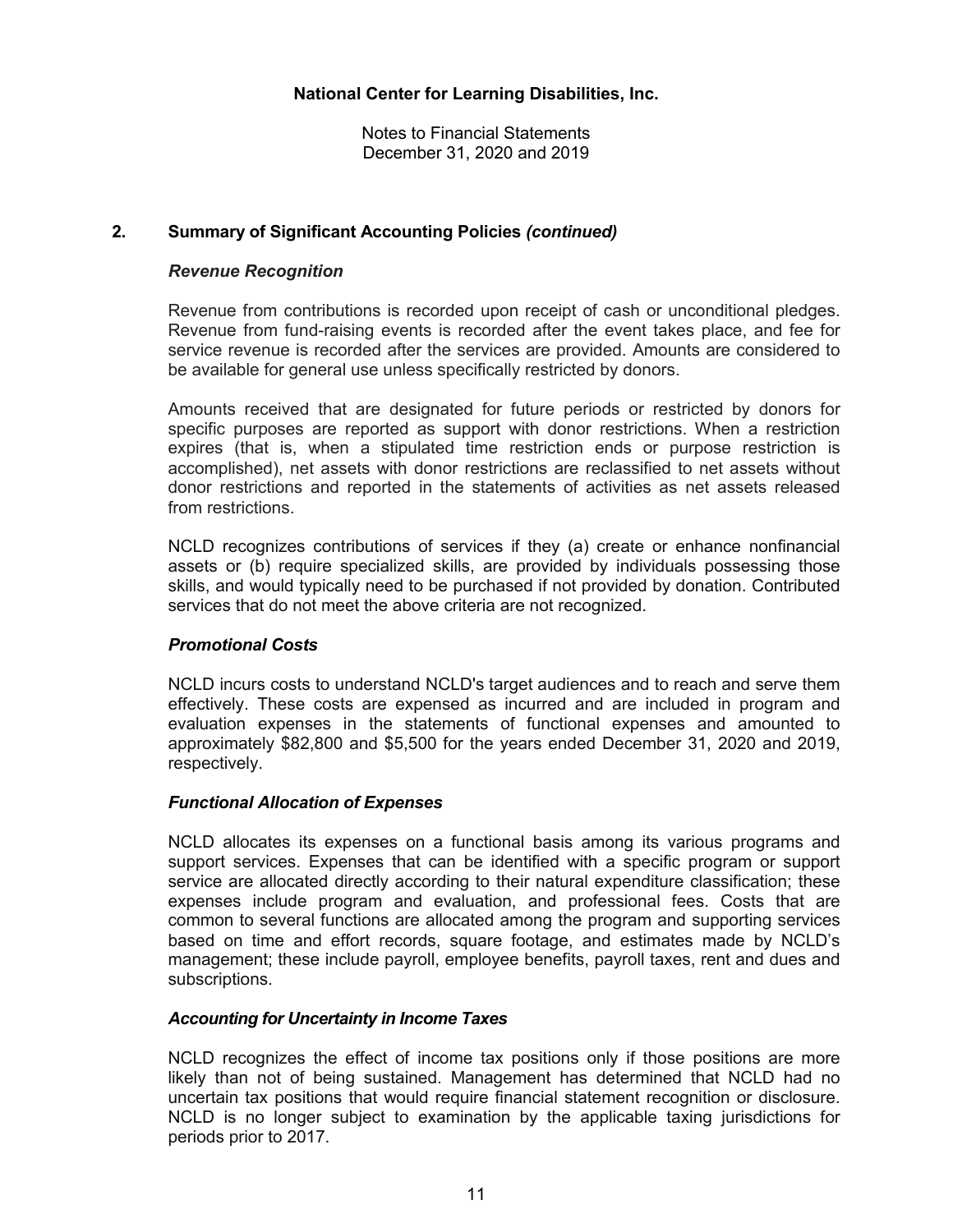Notes to Financial Statements December 31, 2020 and 2019

## **2. Summary of Significant Accounting Policies** *(continued)*

#### *Subsequent Events Evaluation by Management*

Management has evaluated subsequent events for disclosure and/or recognition in the financial statements through the date the financial statements were available to be issued, which date is June 28, 2021.

#### **3. Contributions Receivable**

Approximately 98% of NCLD's multi-year contributions receivable are from foundations to support its fiscal operations and related programs. These contributions obligate the donors to make annual payments against their pledges in installments, which are due as follows at December 31:

|                                           | 2020        | 2019        |
|-------------------------------------------|-------------|-------------|
|                                           |             |             |
| Within one year                           | \$1,845,185 | \$1,747,126 |
| Within two years                          | 1,050,000   | 291,666     |
| Within two to ten years (scholarships)    | 415,000     | 270,000     |
|                                           | 3,310,185   | 2,308,792   |
| Less:                                     |             |             |
| Discount on pledges greater than one year | (17, 955)   | (24, 195)   |
|                                           | \$3,292,230 | \$2,284,597 |

Approximately 70% and 63% of revenue, gains and other support were received from two and three donors for the years ended December 31, 2020 and 2019, respectively. The amount due from two and three donors was \$2,050,000 and \$1,510,000 as of December 31, 2020 and 2019, respectively.

## **4. Property and Equipment**

Property and equipment consist of the following at December 31:

|                                           | 2020       | 2019        |
|-------------------------------------------|------------|-------------|
| <b>Furniture and fixtures</b>             | 1,560<br>S | 1,560<br>\$ |
| Computer equipment                        | 6,158      | 6,158       |
| Website development                       | 150,635    | 130,335     |
|                                           | 158,353    | 138,053     |
| Accumulated depreciation and amortization | (56,527)   | (8,835)     |
|                                           | \$101,826  | 129,218     |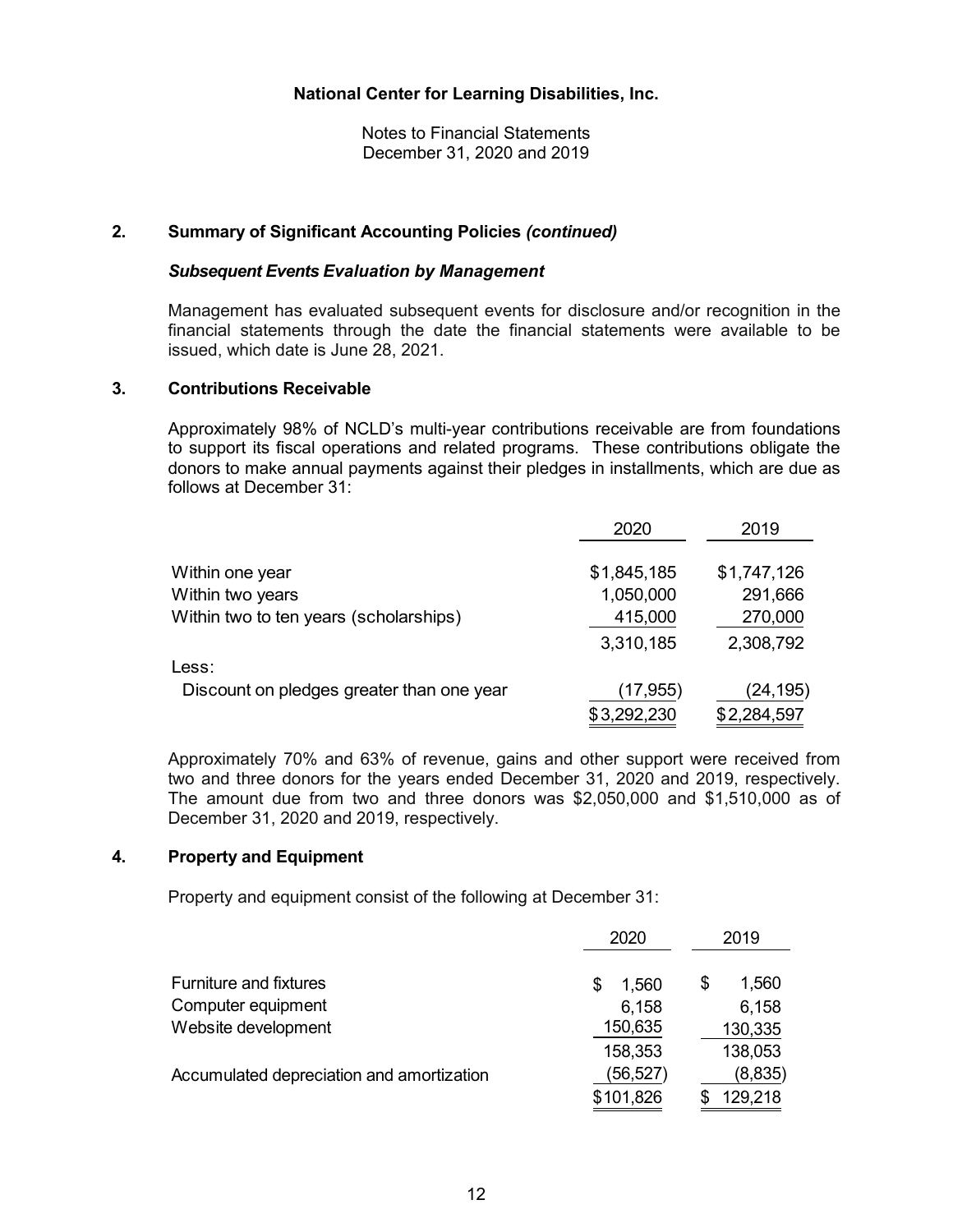## **5. Line of Credit**

NCLD has a line of credit arrangement (the "arrangement") which allows NCLD to draw up to \$750,000, with an interest rate of 0% for the first 24 months after funds are disbursed, 2% thereafter, with interest compounded monthly on the last day of each month. All outstanding amounts are payable in full no later than October 31, 2020, which is when the agreement expired. There were no withdrawals or repayments during the years ended December 31, 2020 and 2019.

#### **6. Net Assets With Donor Restrictions**

Net assets with donor restrictions are available for or relate to the following purposes at December 31:

|                                   | 2020         | 2019        |
|-----------------------------------|--------------|-------------|
| <b>Public Policy and Advocacy</b> | 494,206<br>S | \$1,519,304 |
| <b>Young Adult Initiatives</b>    | 213,712      | 267,599     |
| LD Resources and Research         | 41,368       | 69,753      |
| Innovation                        | 37,282       | 251,817     |
| Scholarships                      | 478,927      | 292,804     |
| <b>Time Restricted</b>            | 2,339,784    | 1,322,641   |
|                                   | \$3,605,279  | \$3,723,918 |

Net assets were released from donor restrictions during the years ended December 31, 2020 and 2019, by incurring expenses satisfying the related purposes or by the occurrence of other events or expiration of time restrictions as follows:

|                                   | 2020         | 2019         |
|-----------------------------------|--------------|--------------|
| <b>Public Policy and Advocacy</b> | 815,668<br>S | 71,339<br>\$ |
| <b>Young Adult Initiatives</b>    | 322,493      | 77,193       |
| LD Resources and Research         | 83,610       | 33,294       |
| Innovation                        | 689,132      |              |
| Scholarships                      | 72,000       |              |
| <b>Time Restricted</b>            | 2,930,975    |              |
| Mobilization                      |              | 174,741      |
| <b>Parent Empowerment</b>         |              | 2,490,740    |
| <b>Educator Project</b>           |              | 931,210      |
|                                   | \$4,913,878  | \$3,778,517  |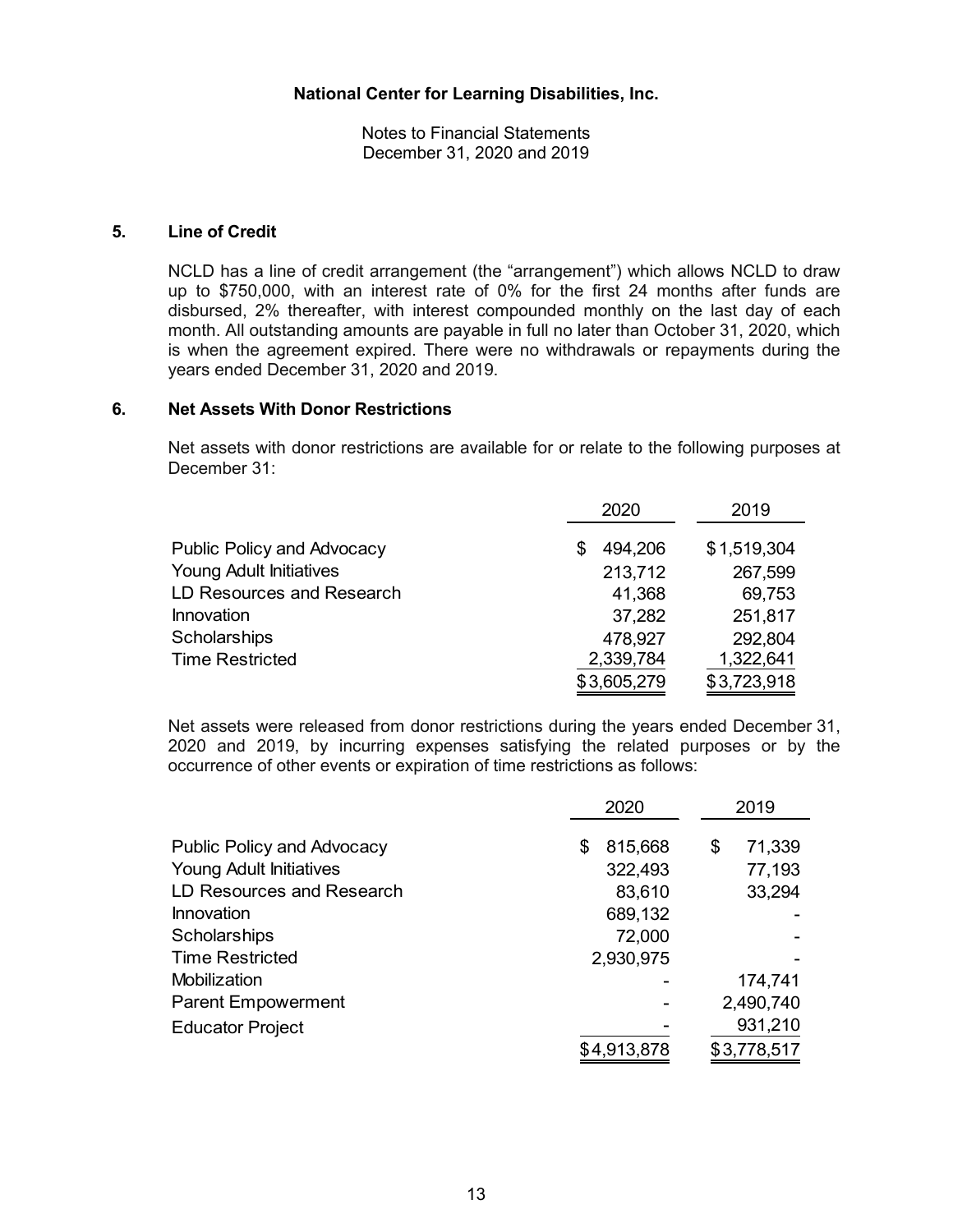## **7. Benefit Plans**

NCLD maintains a noncontributory defined contribution retirement plan (the "Plan"), which covers substantially all employees who satisfy age and service requirements of the Plan. In accordance with the provisions of the Plan, employer contributions to the Plan are made on a discretionary basis. Total Plan contributions recognized as expense for the years ended December 31, 2020 and 2019 were \$59,379 and \$65,740, respectively. In addition, NCLD also provides a tax-deferred 403(b) plan funded solely by payroll deductions from eligible employees. NCLD does not contribute to this plan.

## **8. Related Party Transactions**

NCLD received revenue and other support of approximately \$777,000 and \$681,000 from its board members during the years ended December 31, 2020 and 2019, respectively. Contributions receivable from these board members totaled \$825,000 and \$420,000 as of December 31, 2020 and 2019, respectively.

#### **9. Commitments**

In November 2018, NCLD entered into a membership agreement which provided office space for eight individuals at its new headquarters in Washington, D.C. The membership agreement also included office services such as internet accessibility, use of common office facilities, office equipment and utilities. The term of this membership agreement was for one year at a monthly fee of approximately \$5,400 beginning January 1, 2019. Upon its expiration, NCLD renewed the membership agreement for three individuals at a monthly fee of approximately \$2,200. On June 30, 2020, NCLD terminated the lease agreement due to the Coronavirus disease ("COVID-19") without penalty to NCLD.

Rent expense for the years ended December 31, 2020 and 2019 was approximately \$41,000 and \$79,000, respectively.

#### **10. Liquidity and Availability of Financial Assets**

NCLD's financial assets and resources available to meet cash needs for general expenditures within one year of the date of the statement of financial position were as follows:

|                                                   | 2020        | 2019        |
|---------------------------------------------------|-------------|-------------|
| Financial Assets:                                 |             |             |
| Cash                                              | \$7,039,260 | \$4,702,234 |
| Contributions receivable                          | 3,292,230   | 2,284,597   |
| Total Financial Assets                            | 10,331,490  | 6,986,831   |
| Less: donor restricted for time and purpose       | (3,605,279) | (3,723,918) |
| Financial Assets Available to Meet Cash Needs for |             |             |
| General Expenditures Within One Year              | \$6,726,211 | \$3,262,913 |